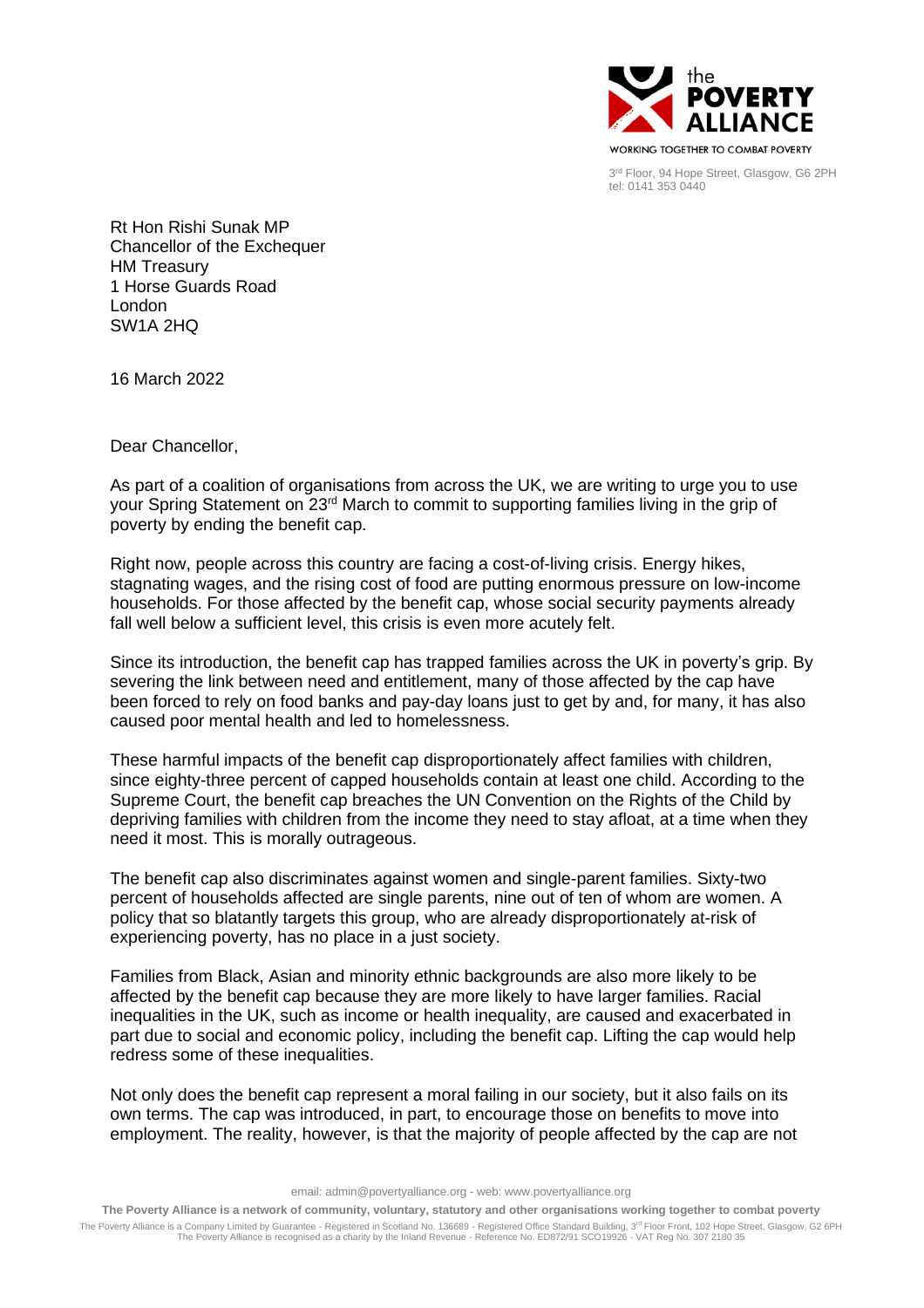required to look for work due to ill-health or childcare responsibilities. Subjecting these families and individuals to the benefit cap knowingly and purposefully locks them into poverty when they cannot turn to employment to boost their income.

We urge you to use your Spring Statement on 23<sup>rd</sup> March to commit to giving families what they need to lead healthy, dignified lives, by scrapping the benefit cap.

Your sincerely,

Peter Kelly, Director, The Poverty Alliance Professor Mike Danson, Chair, Basic Income Network Scotland Jill Kent, Chair, Justice & Peace Scotland Jane Streather, Chair, North East Child Poverty Commission Kate Wimpress, Chair, SURF - Scotland's Regeneration Forum Agnes Tolmie, Chair, The Scottish Women's Convention Tracy Hill, Chair, Unison housing & care Scotland branch Terry McTernan, Chairperson, Ferguslie Community Council Matt Downie, Chief Executive, Crisis Neil Mathers, Chief Executive, Curiosity Collective Danielle Campbell, Chief Executive, Dr Bell's Family Centre Proffesor Nancy Loucks OBE, Chief Executive, Families Outside Ian Bruce, Chief Executive, GCVS Glenn Liddall, Chief Executive, People Know How Elaine Cameron, Chief Executive, Refugee Survival Trust Sally Thomas, Chief Executive, Scottish Federation of Housing Associations Sabir Zazai, Chief Executive, Scottish Refugee Council Sharon McAulay, Chief Executive, Star Project Carolyn Currie, Chief Executive, Women's Enterprise Scotland Alison Garnham, Chief Executive, Child Poverty Action Group Gillian Frayling-Kelly, Chief Executive, Positive Help Anela Anwar, Chief Executive, Z2K Mariam Ahmen, Chief Executive Officer, AMINA Ruth MacLennan, Chief Executive Officer, Care for Carers Paula Stringer, Chief Executive Officer, Christians Against Poverty Hilda Campbell, Chief Executive Officer, COPE Scotland Marie Ward, Chief Executive Officer, Cranhill Development Trust Ewan Aitken, Chief Executive Officer, Cyrenians Frazer Scott, Chief Executive Officer, Energy Action Scotland Jimmy Wilson, Chief Executive Officer, FARE Jonny Kinross, Chief Executive Officer, Grassmarket Community Project Graham Whitham, Chief Executive Officer, Greater Manchester Poverty Action Mariam Ahmed, Chief Executive Officer, Muslim Women's Resource Centre Satwat Rehman, Chief Executive Officer, One Parent Families Scotland Marsha Scott, Chief Executive Officer, Scottish Women's Aid Andy Peline, Chief Executive Officer, SWAMP Community Development Trust Sally Ann Kelly, Chief Executive Officer, Aberlour Suzanne Slavin, Chief Executive Officer, Ayr Housing Aid Centre SCIO Mark Kennedy, Chief Executive Officer, Circle John Halliday, Chief Executive Officer, Community Renewal Trust Brenda Black, Chief Executive Officer, Edinburgh Community Food Bridie Ashrowan, Chief Executive Officer, EVOC Aaliya Seyal, Chief Executive Officer, Legal Services Agency Dave Liddell, Chief Executive Officer, Scottish Drugs Forum Gerry Baldwin, Chief Executive Officer, The Pavillion and Fuse Youth Café

email: admin@povertyalliance.org - web: www.povertyalliance.org

**The Poverty Alliance is a network of community, voluntary, statutory and other organisations working together to combat poverty**

The Poverty Alliance is a Company Limited by Guarantee - Registered in Scotland No. 136689 - Registered Office 162 Buchanan St. Glasgow G1 2LL The Poverty Alliance is recognised as a charity by the Inland Revenue - Reference No. ED872/91 SCO19926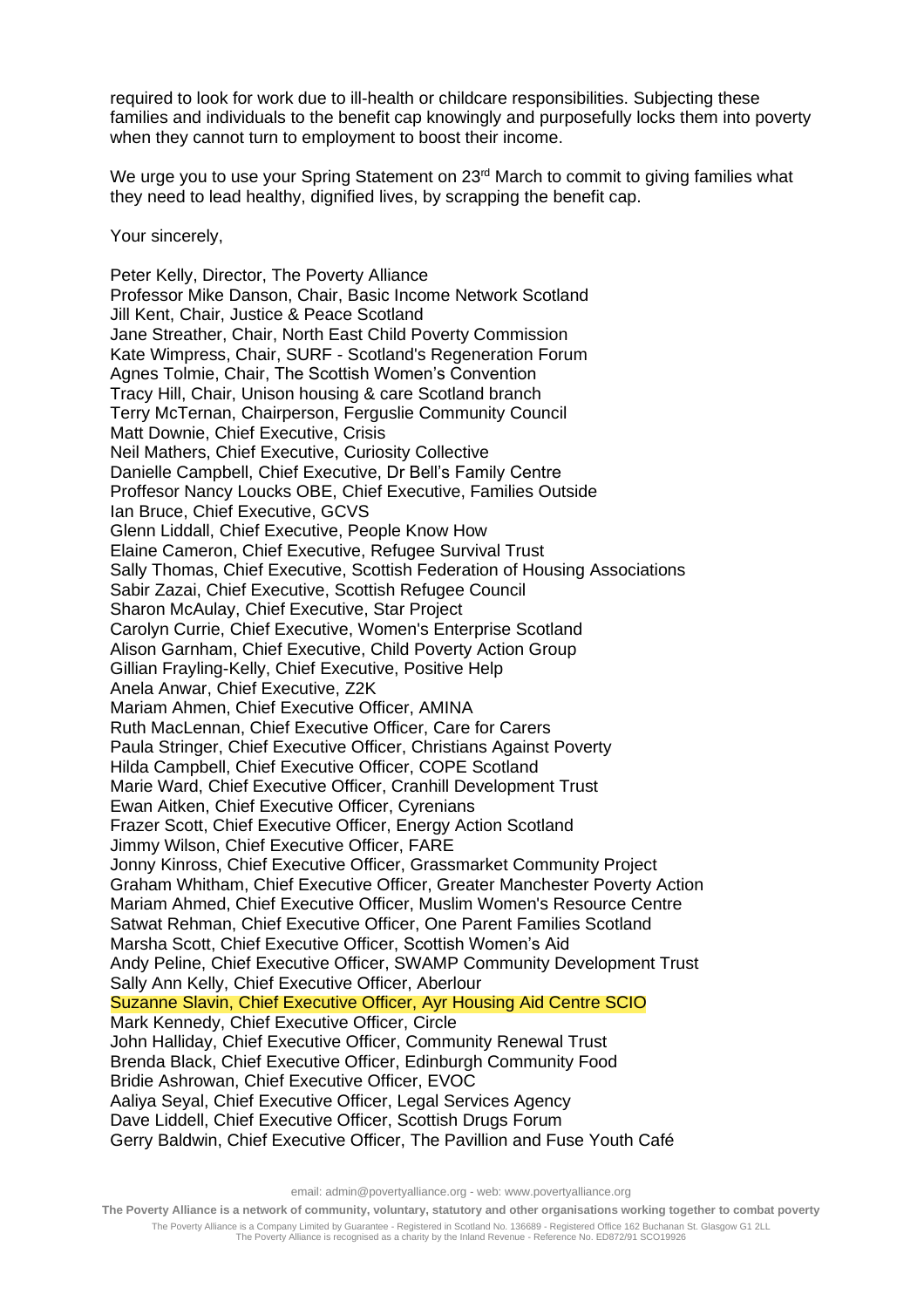Murray Dawson, Chief Executive, Station House Media Unit Leigh Elliot, Chief Executive Officer, Children North East Viv Sawers, Chief Officer, Govan Home and Education Link Project (Govan HELP) Sara Redmond, Chief Officer, Health and Social Care Alliance Scotland (the ALLIANCE) Moira Tasker, Chief Officer, Inclusion Scotland Ailsa MacKenzie, Chief Officer, The Pyramid at Anderston Sean Douglas, Acting Director, Provanhall Housing Association Henry Tyrrell, Campaigns Officer, Gingerbread Chris Miezitis, Co-director, Fathers Network Scotland Professor Stephen Sinclair, Co-director, Scottish Poverty & Inequality Research Unit Betty Stone, Convenor, Edinburgh Tenants Federation Sabine Goodwin, Coordinator, Independent Food Aid Network Sara Cowan, Coordinator, Scottish Women's Budget Group Rachel Walters, Co-ordinator, End Child Poverty Coalition Elaine Downie, Co-ordinator, The Poverty Truth Community Claire Burns, Director, CELCIS John Dickie, Director, CPAG in Scotland Bethany Biggar, Director, Edinburgh Food Project Jacky Close, Director, Faith in Community Dundee Colin Campbell, Director, Kidron Project Fiona Garven, Director, Scottish Community Development Centre (SCDC) Alison Watson, Director, Shelter Scotland Trishna Singh OBE, Director, Sikh Sanjog Ben Farrugia, Director, Social Work Scotland Hugh Foy, Director of Programmes, Xaverian Missionaries UK Region Anna Ritchie Allan, Executive Director, Close the Gap Shona Blakeley, Executive Director, Women's Fund for Scotland Olivia Ndoti, Founder, Women Integration Network Scotland Douglas Allsop, Fundraising and Partnership Manager, Diamonds in the Community Roz Foyer, General Secretary, STUC Larry Flanagan, General Secretary, The Educational Institute of Scotland Traci Kirkland, Head of Charity, Govan Community Project Jamie Livingstone, Head of Oxfam Scotland, Oxfam Scotland Susan Paxton, Head of Programmes, Community Health Exchange (CHEX) Polly Jones, Head of Scotland, The Trussell Trust Matthew Busher, Housing Director, Kingdom Housing Association Siobhan Taylor-Ward, Housing Solicitor, Vauxhall Community Law and Information Centre Teresa Sutherland, Interim CEO, Community Help & Advice Initiative Frank Mosson, Manager, Bridgeton Citizens Advice Bureau Margaret McDougall, Manager, Clackmannanshire Women's Aid Tom Heron, Manager, Knightsridge Adventure Project- The Vennie Jennifer Milby, Manager, Stewartry Council of Voluntary Service Biddy Kelly, Managing Director, Fresh Start Niki Powers, Managing Director, Let's Talk (Young People) Sally Clough, Manger, Belville Community Garden Trust Innes Isobel McMinn, Manger, Independent Living Support The Rt Hon Lord Wallace of Tankerness, Moderator of the General Assembly, The Church of **Scotland** Beth Cadger, National Co-Coordinator, Article 12 in Scotland Callum Chomczuk, National Director, CIH Scotland Alison Bavidge, National Director, Scottish Association of Social Work Danny Collins, National President, Society of St Vincent de Paul Scotland Liane Coia, Operations Manager, Maryhill Integration Network Eilidh Dickson, Policy and Parliamentary Manager, Engender

email: admin@povertyalliance.org - web: www.povertyalliance.org

**The Poverty Alliance is a network of community, voluntary, statutory and other organisations working together to combat poverty**

The Poverty Alliance is a Company Limited by Guarantee - Registered in Scotland No. 136689 - Registered Office 162 Buchanan St. Glasgow G1 2LL The Poverty Alliance is recognised as a charity by the Inland Revenue - Reference No. ED872/91 SCO19926